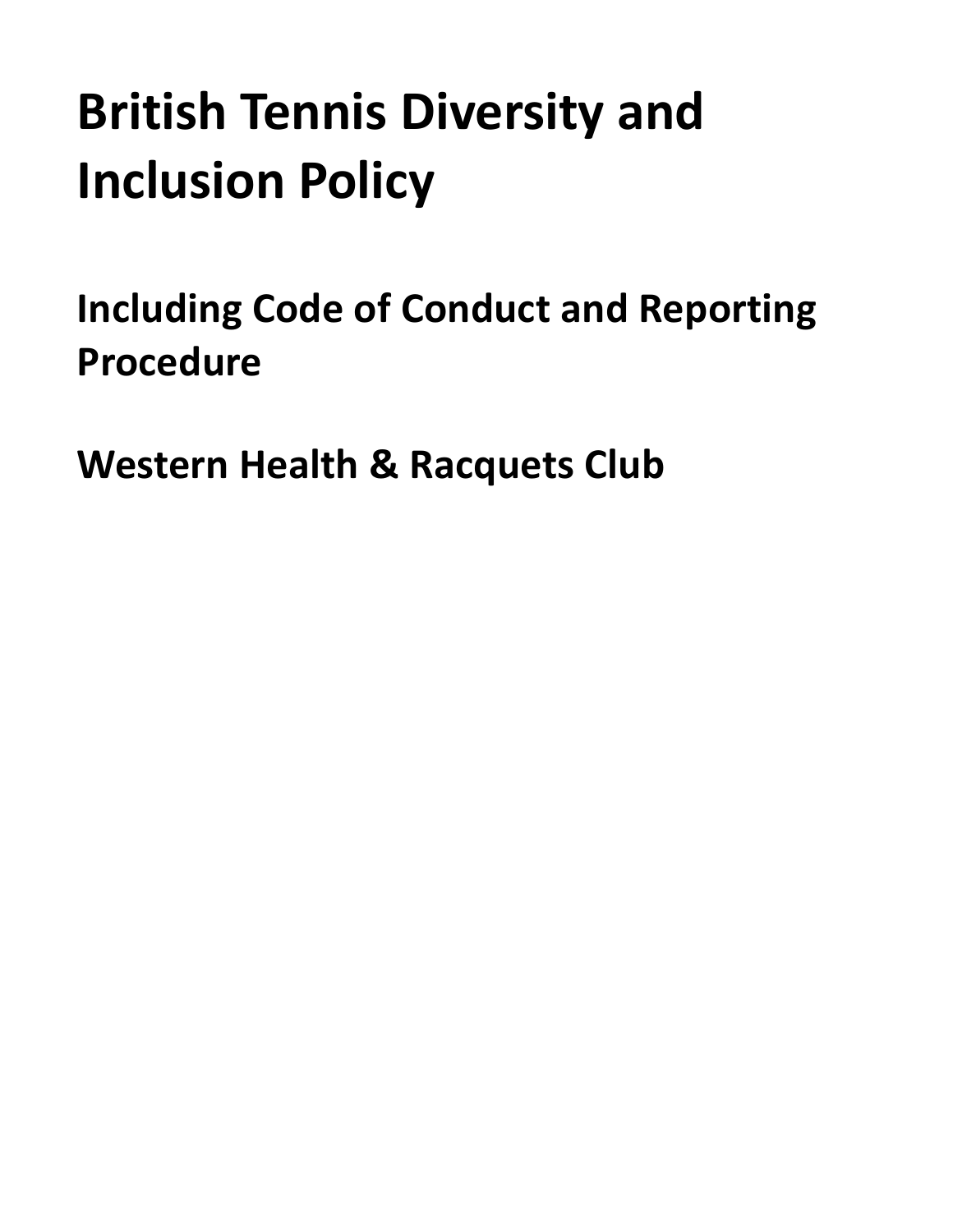# **Concern Reporting Procedure**

Anyone who has concerns that they or someone else is being discriminated against or has been a victim of discriminatory language or behaviour should:

| <b>Respond</b> | Listen carefully to what the person is telling you. Do not interrupt; keep questions to a minimum;<br>do not promise to keep the information secret                                                                                                                                                                                                                                                                                                                          |                                                                                                                                                                                                                                                                                                                                                                                                                                                                                                                                                                                                                                                             |
|----------------|------------------------------------------------------------------------------------------------------------------------------------------------------------------------------------------------------------------------------------------------------------------------------------------------------------------------------------------------------------------------------------------------------------------------------------------------------------------------------|-------------------------------------------------------------------------------------------------------------------------------------------------------------------------------------------------------------------------------------------------------------------------------------------------------------------------------------------------------------------------------------------------------------------------------------------------------------------------------------------------------------------------------------------------------------------------------------------------------------------------------------------------------------|
| <b>Refer</b>   | Is someone in immediate danger?<br><b>YES</b><br>Call the police (999)<br><b>THEN</b>                                                                                                                                                                                                                                                                                                                                                                                        | <b>NO</b><br>Talk to the club's Welfare Officer in confidence<br>Susan Gibson Smith - 07831 890699 -<br>susangs@doctors.org.uk<br>Talk to the LTA Safeguarding Team * (020 8487 7000)<br>as soon as possible [Mon-Fri, 9am-5pm]. If the<br>Safeguarding Team is unavailable and you want<br>advice before the next working day, call the NSPCC<br>(0808 800 5000) or Parent Line Scotland (0800 028<br>2233) if your concerns is about a child.<br>If your concern us about an adult ask them for details<br>of your Local Authority Adult Social Care Services.<br>Hate crime can alternatively be reported through<br>True Vision at www.report-it.org.uk |
| <b>Record</b>  | Write an objective account of your concerns immediately using the Reporting a Concern Form<br>found on the safeguarding page. Send it to the Safeguarding Team within 48 hours of the<br>concern/disclosure (safeguarding@Ita.org.uk)<br>Handling a concern/disclosure can be emotionally difficult. If you would like to talk to someone<br>after making a concern/disclosure, contact the LTA Safeguarding Team by phone 020 8487 7000<br>or email safeguarding@Ita.org.uk |                                                                                                                                                                                                                                                                                                                                                                                                                                                                                                                                                                                                                                                             |

Tennis Wales Safeguarding Lead (029 2046 3335) Tennis Scotland Safeguarding Lead (0131 444 4154).

(See appendix C for more details on what to do if a disclosure from a child or adult at risk is made to you)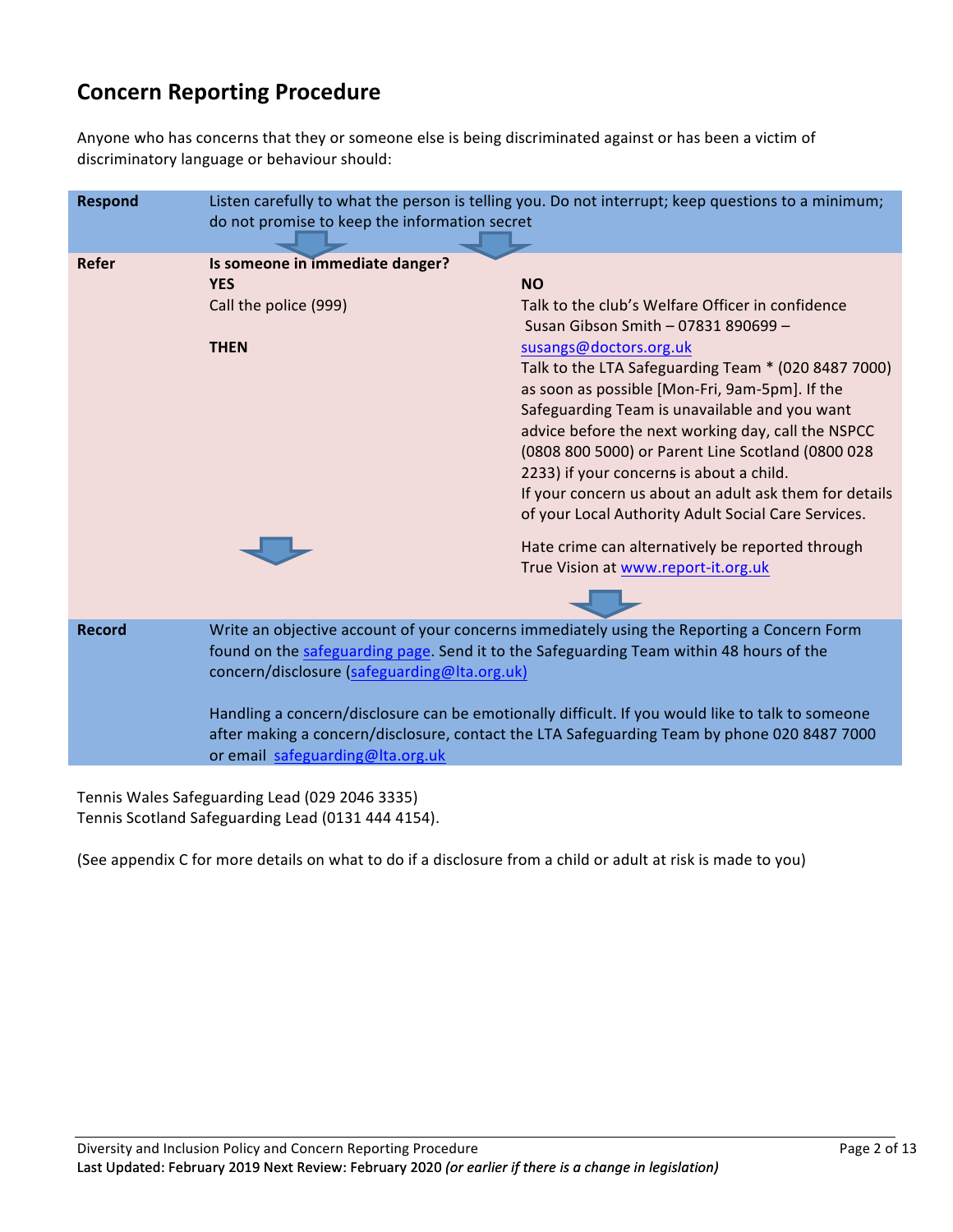#### **Diversity and Inclusion in Western**

This Policy sets out our commitment and includes our Safe and Inclusive Standards, Code of Conduct (page 8) and Reporting Procedure (page 2) and it supports our overall aims for diversity and inclusion that are to ensure that:

- Tennis is diverse and inclusive
- Diversity and inclusion are embedded in our club's culture and our behaviours
- We create a culture where inclusive leadership thrives
- We take a proactive approach using positive action to ensure that communities and individuals are valued and able to achieve their full potential.

To achieve these aims we believe that everyone involved in Tennis has a vital role to play in promoting diversity and inclusion and we ask everyone to become Safe and Inclusive Tennis Champions – proactively promoting Safe and Inclusive tennis and taking action against all forms of discrimination.

We are proud to have a Diversity and Inclusion Policy that demonstrates our commitment to making tennis diverse and inclusive. The commitment to Diversity and Inclusion is upheld by all - Lawn Tennis Association (LTA), Tennis Scotland, Tennis Wales and the Tennis Foundation.

These commitments are fully supported by the Western Committee.

Together we can make a positive difference to people from different backgrounds to participate in Tennis at our club.

Thank you.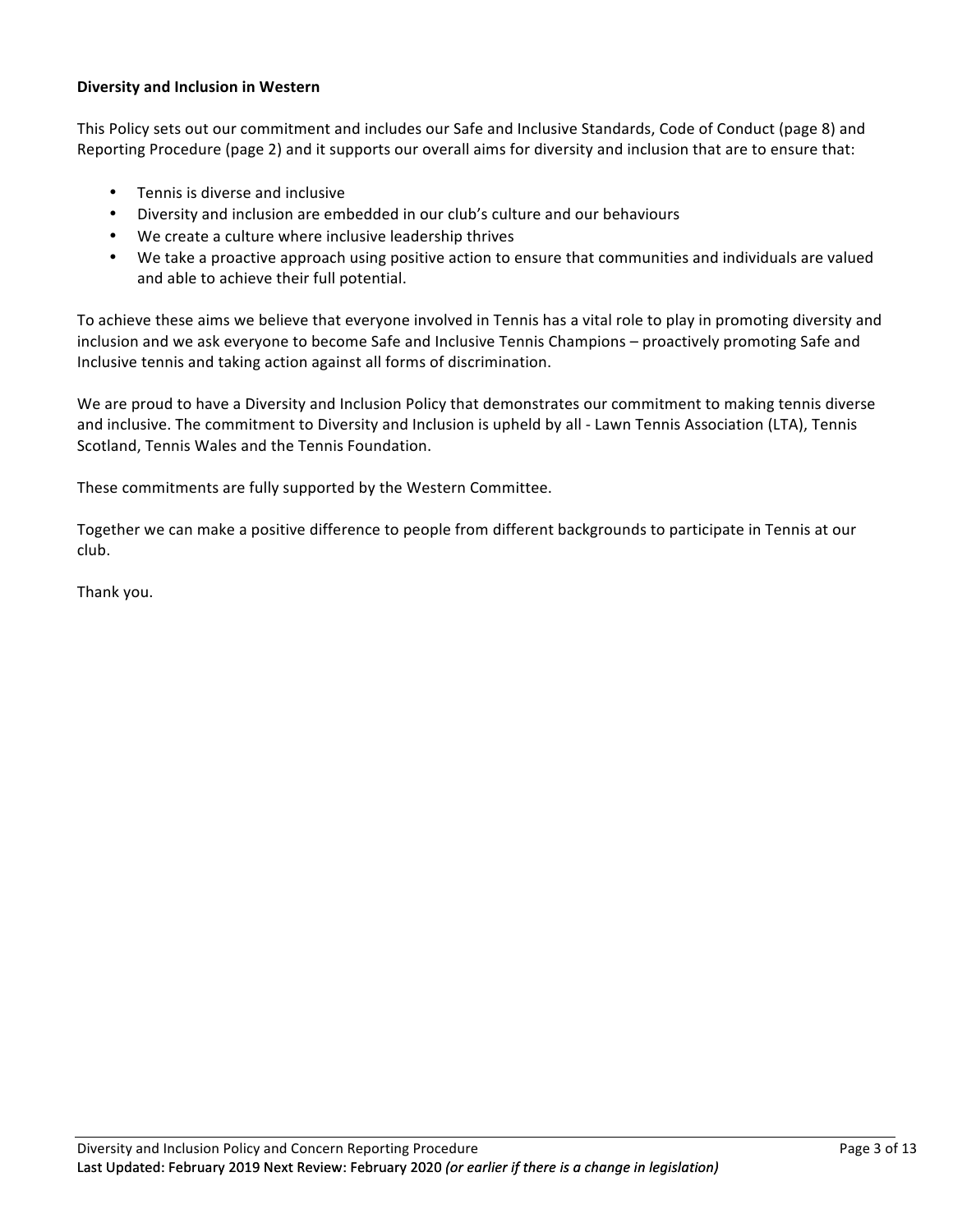# **Diversity and Inclusion Policy**

# 1. **Policy Statement**

This Diversity and Inclusion Policy, Standards, Code of Conduct and Reporting Procedure are applicable to Western and is based on similar policies of:

- The Lawn Tennis Association (LTA)
- Tennis Scotland
- Tennis Wales
- The Tennis Foundation.

As a club we contribute actively to enable more people to play tennis more often, in a manner that it is safe, inclusive, and fair. This applies regardless of a person's age, disability, gender reassignment status, sex, marital or civil partnership status, pregnancy or maternity, race, sex, sexual orientation, religion, race or sexual orientation, socio-economic status or any other background.

We recognise that many concerns and/or disclosures may have both safeguarding and diversity and inclusion elements to them. This policy reflects this through its reporting procedures, which replicate the safeguarding concern reporting procedures.

This Policy strives to minimise risk and support our venue, programmes, events and individuals to deliver and experience a positive tennis experience for everyone. The Reporting Procedures in page 2 outlines how to respond to safeguarding or discrimination concerns/disclosures.

# **2. Use of Terminology**

We have adopted the following definitions to explain our approach to diversity and inclusion in tennis:

**Discrimination** – treating someone in a less favourable way and causing them harm, because of their age, disability, gender reassignment, marriage or civil partnership, pregnancy or maternity, race, religion or belief, sex or sexual orientation

**Diversity** – acknowledging, celebrating and respecting the differences between groups of people and between individuals. We will work to ensure that people can be assured of an environment in which their rights, dignity and individual worth are respected, and in particular that they are able to enjoy their sport without the threat of intimidation, victimisation, harassment or abuse.

**Harassment** – unwanted conduct related to a relevant protected characteristic, which has the purpose or effect of violating an individual's dignity or creating and intimidating, hostile, degrading, humiliating or offensive environment for that individual or creates an intimidating, hostile, degrading, humiliating or offensive environment. The focus is on the perception of the complainant not the intent of the perpetrator. Employees can complain of behaviour they find offensive even if it is not directed at them.

**Inclusion** – ensuring that tennis is equally accessible to any member of the community so they can be fully involved in whatever capacity they choose; and that they are supported to achieve their potential in any capacity e.g. player, employee, volunteer, coach or official. We will work to ensure that people have a genuine and equal opportunity to participate to the full extent of their own ambitions and abilities, that they feel respected and valued and are not singled out, with regard to their age, disability, gender reassignment status, sex, marital or civil partnership status,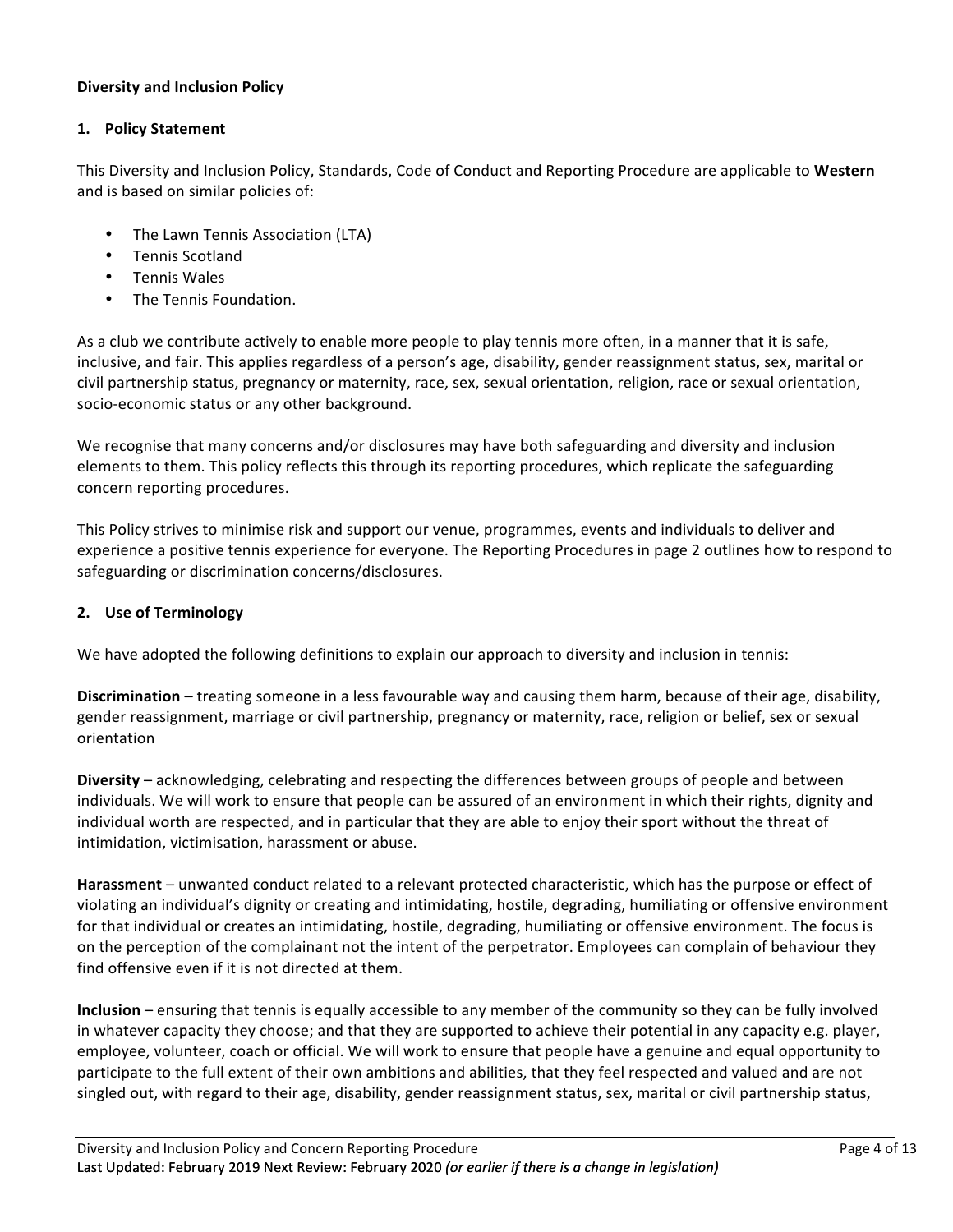pregnancy or maternity, race, sex, sexual orientation, religion, race or sexual orientation, socio-economic status or any other background.

**Positive action** – Western is committed to taking positive steps to counteract the effects of physical or cultural barriers – whether real or perceived – that restrict the opportunity for all sections of the community to participate equally and fully. We will ensure that we institute, support or contribute to appropriate measures or initiatives that enable access to tennis and participation in associated activities by people from any group that is under-represented in tennis or has difficulty accessing it and that they can do so with dignity or without being singled out.

(See Appendix A for full glossary of terms)

# **3. Scope**

Western has direct safe and inclusive responsibility for:

- Staff, consultants, coaches and officials they employ;
- Volunteers, including board members and councillors they recruit;
- Venues they own;
- Events and programmes they run; and
- Ensuring all accreditation requirements are met by accredited coaches, officials and venues.

We recommend and support the development of good diversity and inclusion practice to:

- Accredited coaches, officials and venues;
- Players, parents and carers;
- Volunteers recruited by other organisations;
- Venues hired by or on our behalf
- Club Events.

This Policy is in line with national legislation (see appendix B for details of the relevant legislation) and applicable to our club, specifically to every person and place that we have direct safe and inclusive responsibility for.

#### **4.** Responsibility for implementation of the Diversity and Inclusion Policy

# Diversity and inclusion is everyone's responsibility: not responding to discriminatory or unacceptable language and behaviour is not an option.

- The club's Committee and Chair have overall accountability for this Policy and Reporting Procedure, for being the strategic lead on diversity and inclusion and for ensuring compliance with the relevant legislation (see Appendix for details).
- The club's chair Stuart Clarke and Welfare Officer Susan Gibson Smith have overall responsibility for implementation of the policy.
- The Chair and Welfare Officer of the club are responsible for updating this Policy and Reporting Procedure in line with legislative and organisational developments; and develop a strategic and proactive approach to diversity and inclusion and respond to discrimination concerns.
- The Western Club's Welfare Officer Susan Gibson Smith is responsible for supporting the club to identify where diversity and inclusion support is required; to implement safe and inclusive procedures; promote diversity and inclusion principles, including the Safeguarding and Reporting Procedure, to all the venues they manage, programmes, events and individuals including players, parents and carers.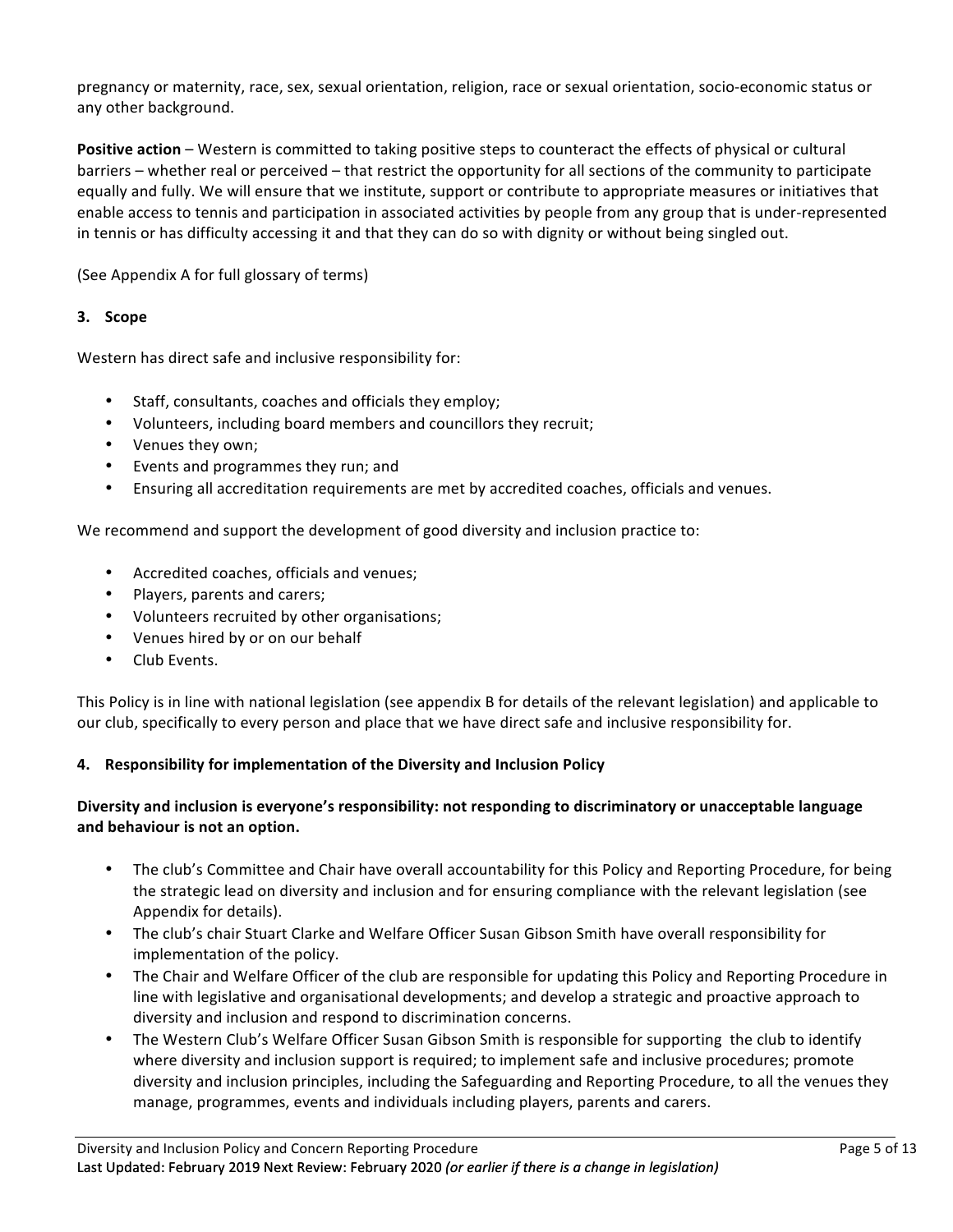- All staff, consultants, coaches, officials and volunteers involved in tennis are responsible for raising diversity and inclusion concerns with the club's Welfare Officer to start with; then the Safe and Inclusive Tennis team if applicable, as outlined in the Reporting Procedure.
- Players, parents and guardians are responsible for upholding the Code of Conduct and Reporting Procedure.
- The Western is committed to:
	- $\circ$  formally adopt this policy,
	- $\circ$  take steps to ensure that our committee, members, participants and volunteers behave in accordance with the policy, including where appropriate taking disciplinary action under our constitution;
	- $\circ$  ensure that access to membership as well as access to participation is open and inclusive;
	- $\circ$  publish accurate information about the location and accessibility of our facilities; and
	- $\circ$  support measures and initiatives that British Tennis may institute or take part in to advance the aims of this policy as part of our commitment to our LTA membership.

Where there is a diversity and inclusion concern/disclosure:

The individual who is told about, hears, or is made aware of the concern/disclosure is responsible for following the Concern Reporting Procedure above

#### **5. Breaches of the Diversity and Inclusion Policy, Standards, Code of Conduct and Reporting Procedure**

Where there are concerns that diversity and inclusion good practice has not been followed, all staff are encouraged to follow the club's whistleblowing policy; consultants, coaches, officials, volunteers and players are encouraged to:

1. Complain directly to the person or organisation and seek resolution. In the first instance, this can often resolve many disputes or concerns.

2. If required, you can contact the LTA Safeguarding Team: safeguarding@lta.org.uk - they can assist in liaising with the club and investigating the matter. Alternatively, the NSPCC Whistleblowing advice line: 0800 028 0285; help@nspcc.org.uk can be contacted.

3. Seek further advice from the Equality Advisory Support Service a call on 0808 800 0082. For further information their website is: http://www.equalityadvisoryservice.com/app/ask

If someone comes to you with a concern around discrimination, listen to their complaint, reassure them and advise them of the routes listed above (1-3).

Breaches of this Policy and/or failure to comply with the outlined responsibilities may result in the following by the LTA, Tennis Scotland, Tennis Wales and/or the Tennis Foundation:

- Venues Potential removal of LTA accreditation
- Staff disciplinary action leading to possible dismissal and legal action.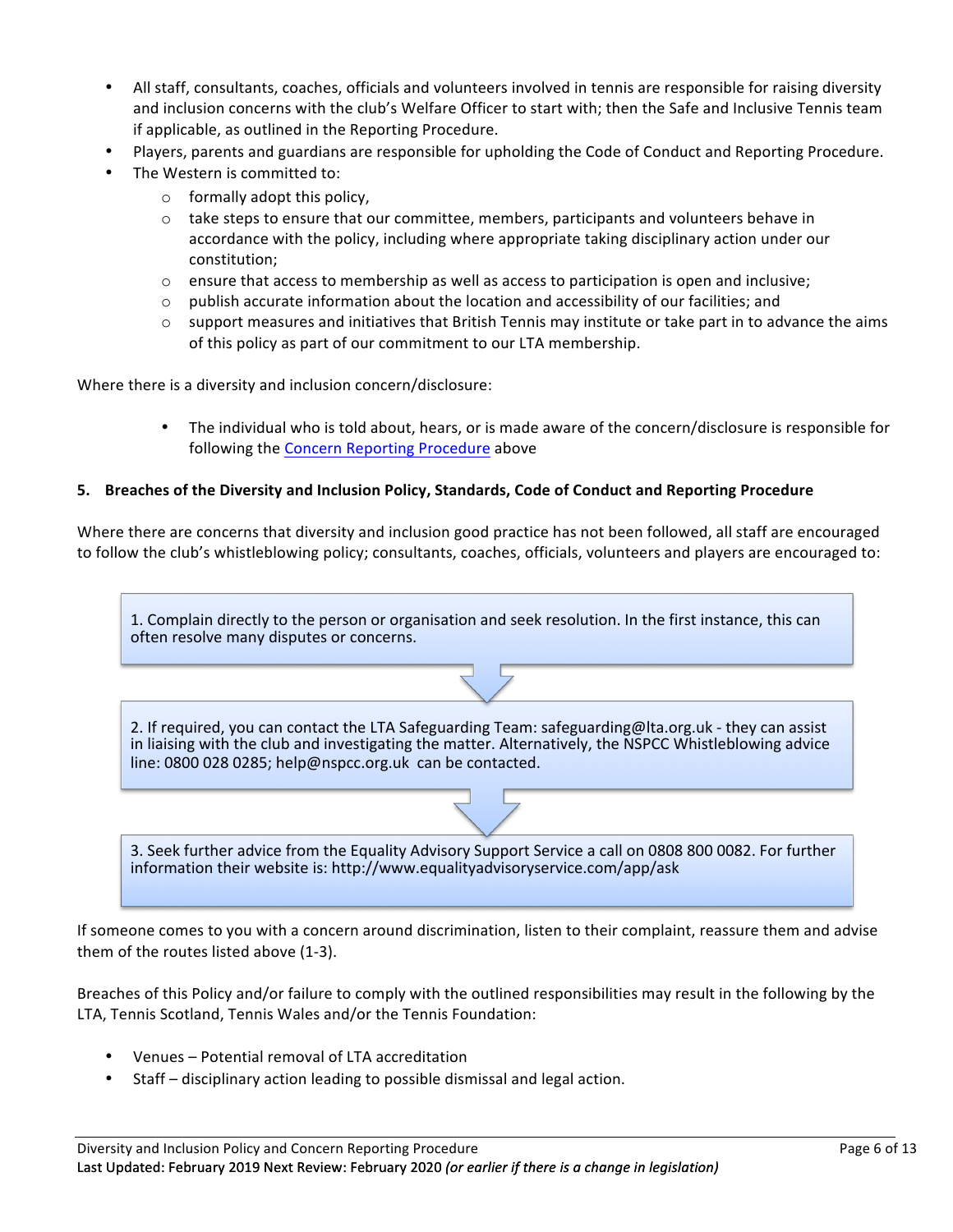- Contracted consultants, officials and coaches termination of current and future roles within all four organisations and possible legal action.
- Recruited volunteers, including councillors and board members termination of current and future roles within all four organisations and possible legal action.

Actions taken by staff, consultants, volunteers, officials, coaches, venues, clubs and/or events outside of the LTA, Tennis Scotland, Tennis Wales and/or the Tennis Foundation that are seen to contradict this Policy may be considered a violation of this Policy.

Where an appeal is lodged in response to a safeguarding decision made by the LTA Safeguarding Team and Safeguarding and Protection Committee and/or Licensing and Registration Committee, an independent appeal body such as Sport Resolutions may be used. Their decision is final.

# **6. Related policies and guidance**

- Safeguarding Policy  **Disciplinary Policy**
- 
- 
- 
- 
- 
- Grievance Policy  **Harassment Policy** Harassment Policy
- Bullying Policy  **Complaints Policy Complaints Policy**
- Transgender Policy  **Whistle-blowing Policy**
- Data Protection Policy **because that the COV** and others as may be identified from time to time.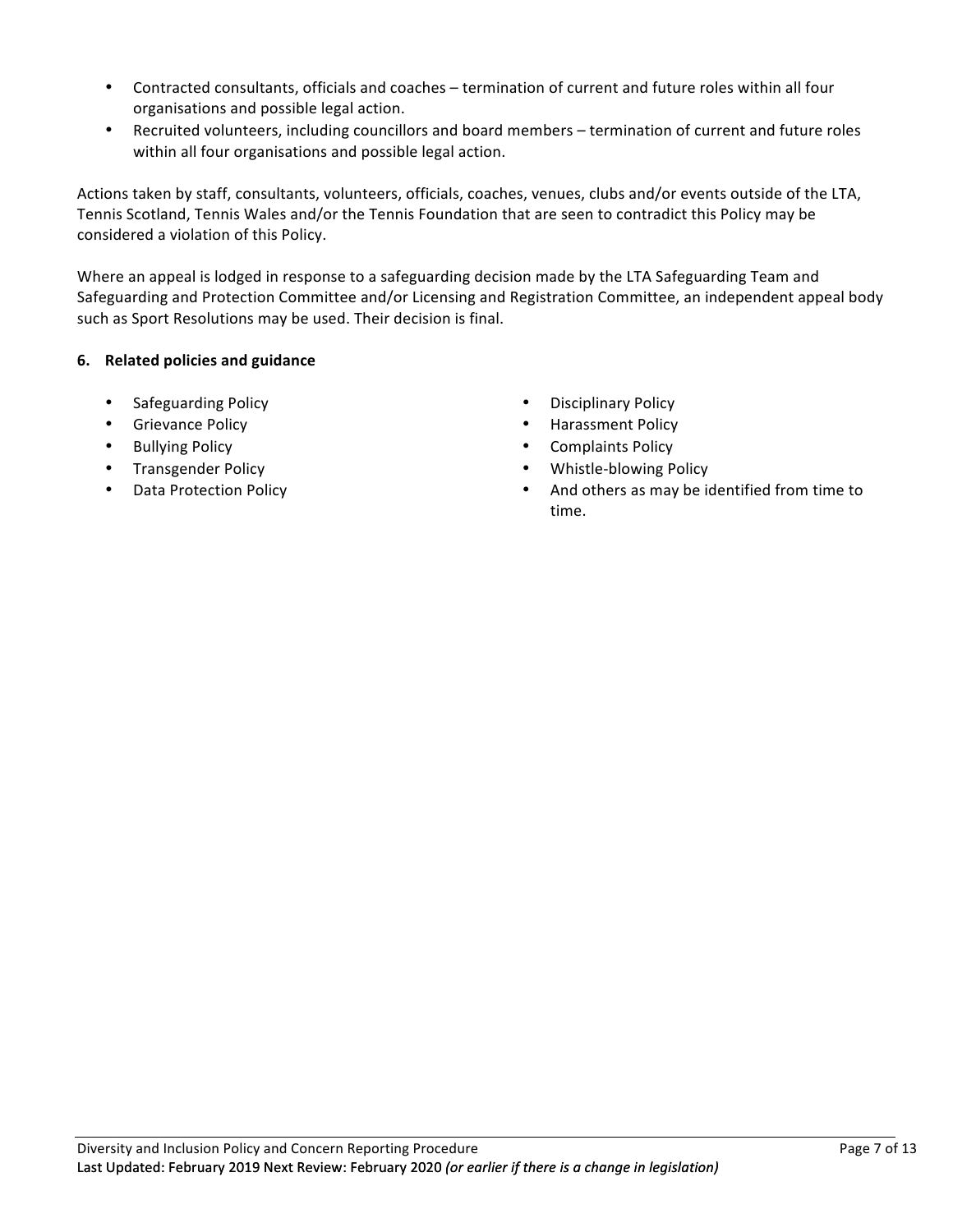# **Codes of Conduct**

## All members of staff and volunteers agree to:

- Prioritise the well-being of all children and adults at risk at all times
- Treat all children and adults at risk fairly and with respect
- Be a positive role model. Act with integrity, even when no one is looking
- Help to create a safe and inclusive environment both on and off court
- Not allow any rough or dangerous behaviour, bullying or the use of bad or inappropriate language
- Report all allegations of abuse or poor practice to the club Welfare Officer
- Not use any sanctions that humiliate or harm a child or adult at risk
- Value and celebrate diversity and make all reasonable efforts to meet individual needs
- Keep clear boundaries between professional and personal life, including on social media
- Have the relevant consent from parents/carers, children and adults before taking or using photos and videos
- Refrain from making physical contact with children or adults unless it is necessary as part of an emergency or congratulatory (e.g. handshake / high five)
- Refrain from smoking and consuming alcohol during club activities or coaching sessions
- Ensure roles and responsibilities are clearly outlined and everyone has the required information and training
- Avoid being alone with a child or adult at risk unless there are exceptional circumstances
- Refrain from transporting children or adults at risk, unless this is required as part of a club activity (e.g. away match) and there is another adult in the vehicle
- Not abuse, neglect, harm or discriminate against anyone; or act in a way that may be interpreted as such
- Not have a relationship with anyone under 18 for whom they are coaching or responsible for
- Not to have a relationship with anyone over 18 whilst continuing to coach or be responsible for them

#### All children agree to:

- Be friendly, supportive and welcoming to other children and adults
- Play fairly and honestly
- Respect club staff, volunteers and Officials and accept their decisions
- Behave, respect and listen to your coach
- Take care of your equipment and club property
- Respect the rights, dignity and worth of all participants regardless of age, gender, ability, race, culture, religion or sexual identity
- Not use bad, inappropriate or racist language, including on social media
- Not bully, intimidate or harass anyone, including on social media
- Not smoke, drink alcohol or drugs of any kind on club premises or whilst representing the club at competitions or events
- Talk to the club Welfare Officer about any concerns or worries they have about themselves or others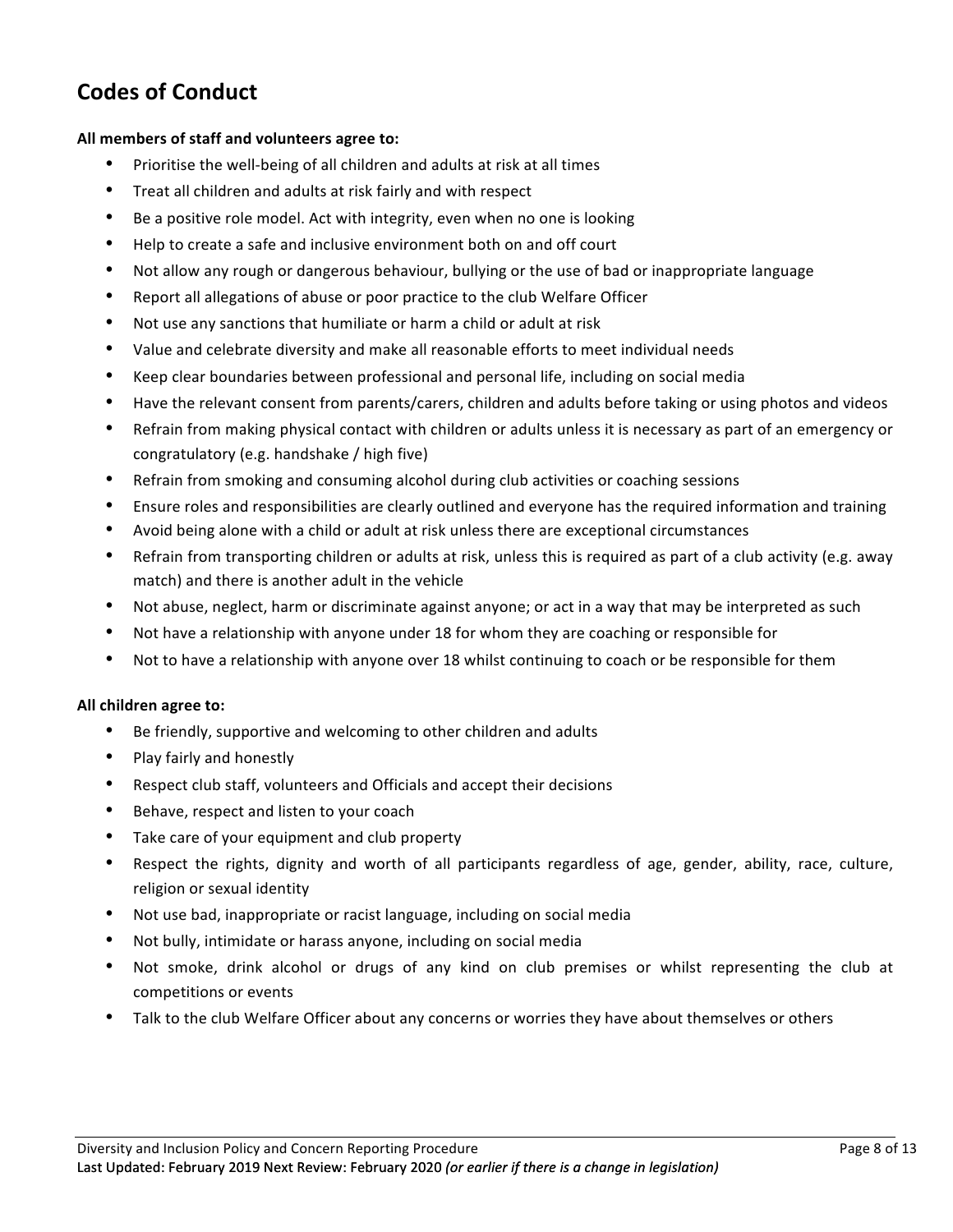#### **All adults agree to:**

- Positively reinforce your child and show an interest in their tennis
- Use appropriate language at all times
- Be realistic and supportive
- Never ridicule or admonish a child for making a mistake or losing a match
- Treat all children, adults, volunteers, coaches, officials and members of staff with respect
- Behave responsibly at the venue; do not embarrass your child
- Accept the official's decisions and do not go on court or interfere with matches
- Encourage your child to play by the rules, and teach them that they can only do their best
- Deliver and collect your child punctually from the venue
- Ensure your child has appropriate clothing for the weather conditions
- Ensure that your child understands their code of conduct
- Adhere to your venue's safeguarding policy, diversity and inclusion policy, rules and regulations
- Provide emergency contact details and any relevant information about your child including medical history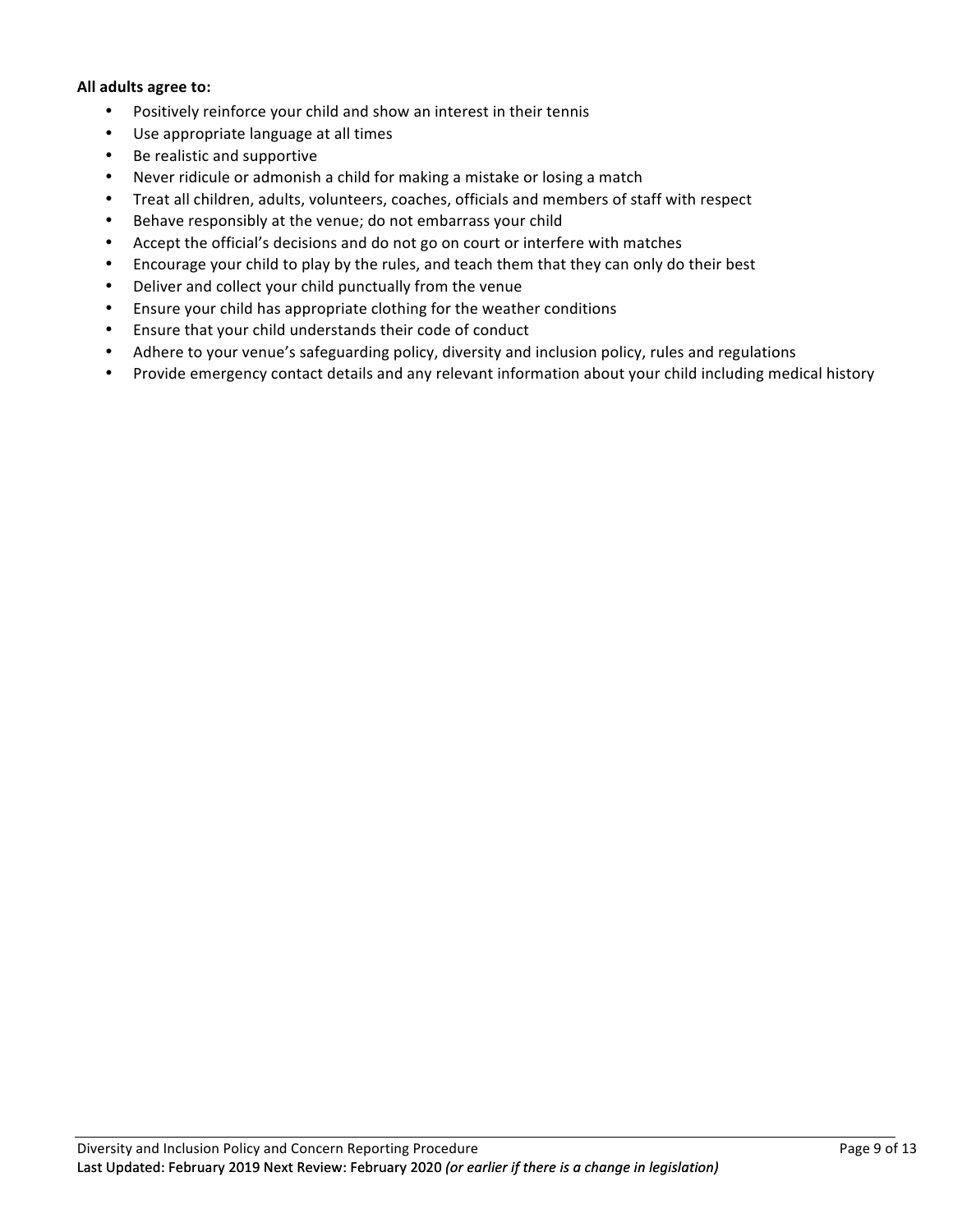# **Appendix A:**

# **Glossary of terms**

Age: This refers to a person belonging to a particular age group, which can mean people of the same age (e.g. 32year old's) or range of ages (e.g. 18 - 30-year old's, or people over 50).

**Bisexual or Bi:** – refers to a person who has an emotional and/or sexual orientation towards more than one gender.

**Bullying:** can involve any form of physical, emotional, sexual or discriminatory abuse. It can also include cyberbullying – using social media or mobile phones to perpetrate bullying.

**Direct discrimination:** treating someone less favourably than another person because of a protected characteristic.

**Disability:** A person having a physical or mental impairment that has a substantial and long-term adverse effect on that person's ability to carry out normal day-to-day activities.

**Discrimination:** treating someone in a less favourable way and causing them harm, because of their age, disability, gender reassignment, marriage or civil partnership, pregnancy or maternity, race, religion or belief, sex or sexual orientation.

**Discrimination by association:** discrimination against someone because they are associated with another person who possesses a protected characteristic.

**Discrimination by perception:** discrimination against someone because of the belief that someone possesses a protected characteristic.

**Diversity:** acknowledging and celebrating the differences between groups of people and between individuals.

**Equality**: treating everyone with fairness and respect and recognising and responding to the needs of individuals. Taking positive actions to address existing disadvantages and barriers affecting how people engage with and participate in tennis.

**Ethnicity**: the social group a person belongs to, and either identifies with or is identified with by others, as a result of a mix of cultural and other factors including language, diet, religion, ancestry and physical features traditionally associated with race. Ethnicity is essentially self-defined and may change over time.

**Gay**: refers to a man who has an emotional, romantic and/or sexual orientation towards men. Also, a generic term for lesbian and gay sexuality - some women define themselves as gay rather than lesbian.

Gender identity: this is an individual's internal self-perception of their own gender. A person may identify as a man, as a woman, as neither man or woman (non-binary) or as androgyne/polygender.

**Gender reassignment**: The process of changing or transitioning from one gender to another.

Harassment: unwanted conduct related to a relevant protected characteristic, which has the purpose or effect of violating an individual's dignity or creating and intimidating, hostile, degrading, humiliating or offensive environment for that individual or creates an intimidating, hostile, degrading, humiliating or offensive environment. The focus is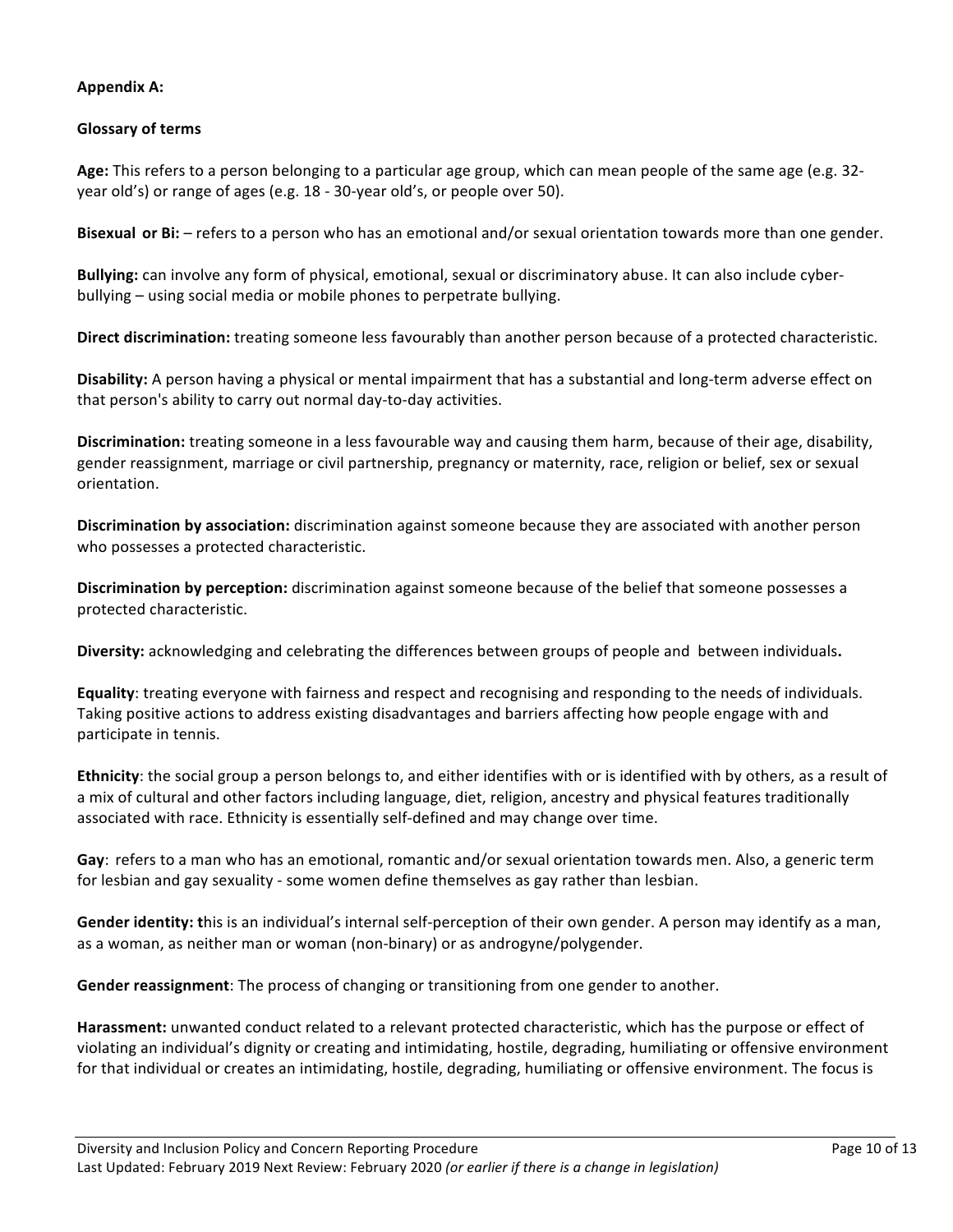on the perception of the complainant not the intent of the perpetrator. Employees can complain of behaviour they find offensive even if it is not directed at them.

**Hate crime:** crime that is targeted at a person because of hostility or prejudice towards that person's disability, race or ethnicity, religion or belief, sexual orientation or transgender identity. This can be committed against a person or property. 

**Homophobia**: the fear, unreasonable anger, intolerance or/and hatred toward homosexuality, lesbian gay and bisexual people whether that person is homosexual or not.

**Inclusive leadership** – leaders who are aware of their own biases and preferences, actively seek out and consider different views and perspectives to inform better decision-making. They see diverse talent as a source of competitive advantage and inspire diverse people to drive organisational and individual performance towards a shared vision.

**An Inclusive Leader** – is a role model exemplar of inclusive behaviour; listens to and seeks out the views of diverse people and takes account of these views, without bias, in the decisions they make; appreciates that a diverse group of people will generate more creative solutions to problems and encourages this; inspires people through a shared vision of future success and motivates them to deliver it; leverages difference for high performance and provides responsive excellence to customers', clients' and service users' needs; provides positive feedback to boost people's self-efficacy; puts effort into helping diverse people identify their talents and develop them for performance now and future advancement; communicates authentically and honestly in a way that inspires trust, loyalty and wellbeing.

**Inclusion:** recognising that people from different backgrounds may have difference needs and expectations and may experience barriers in trying to access tennis. An inclusive venue is one that takes steps to attract and engage with people from many different backgrounds and meet their needs so that everyone has a positive experience and has the opportunity to achieve their potential.

**Indirect discrimination:** a practice, policy or rule which applies to everyone in the same way, but that has a worse effect on some people than others.

LGBTQ: an acronym for Lesbian, Gay, Bisexual, Trans and Questioning.

Lesbian: a woman who has an emotional romantic and /or sexual orientation towards women.

**Monitoring equality**: refers to data collection and analysis to check if people with protected characteristics are participating and being treated equally. For example: monitoring of the number of people with a disability who play tennis at our venue.

**Non-binary** – an umbrella term for a person who does not identify as only male or only female, or who may identify as both.

**Positive action:** a range of lawful actions that seek to overcome or minimise disadvantages (for example in employment opportunities) that people who share a protected characteristic have experienced, or to meet their different needs.

**Pregnancy and maternity**: pregnancy is the condition of being pregnant or expecting a baby. Maternity refers to the period after the birth, and is linked to maternity leave in the employment context. In the non-work context, protection against maternity discrimination is for 26 weeks after giving birth, and this includes treating a woman unfavourably because she is breastfeeding.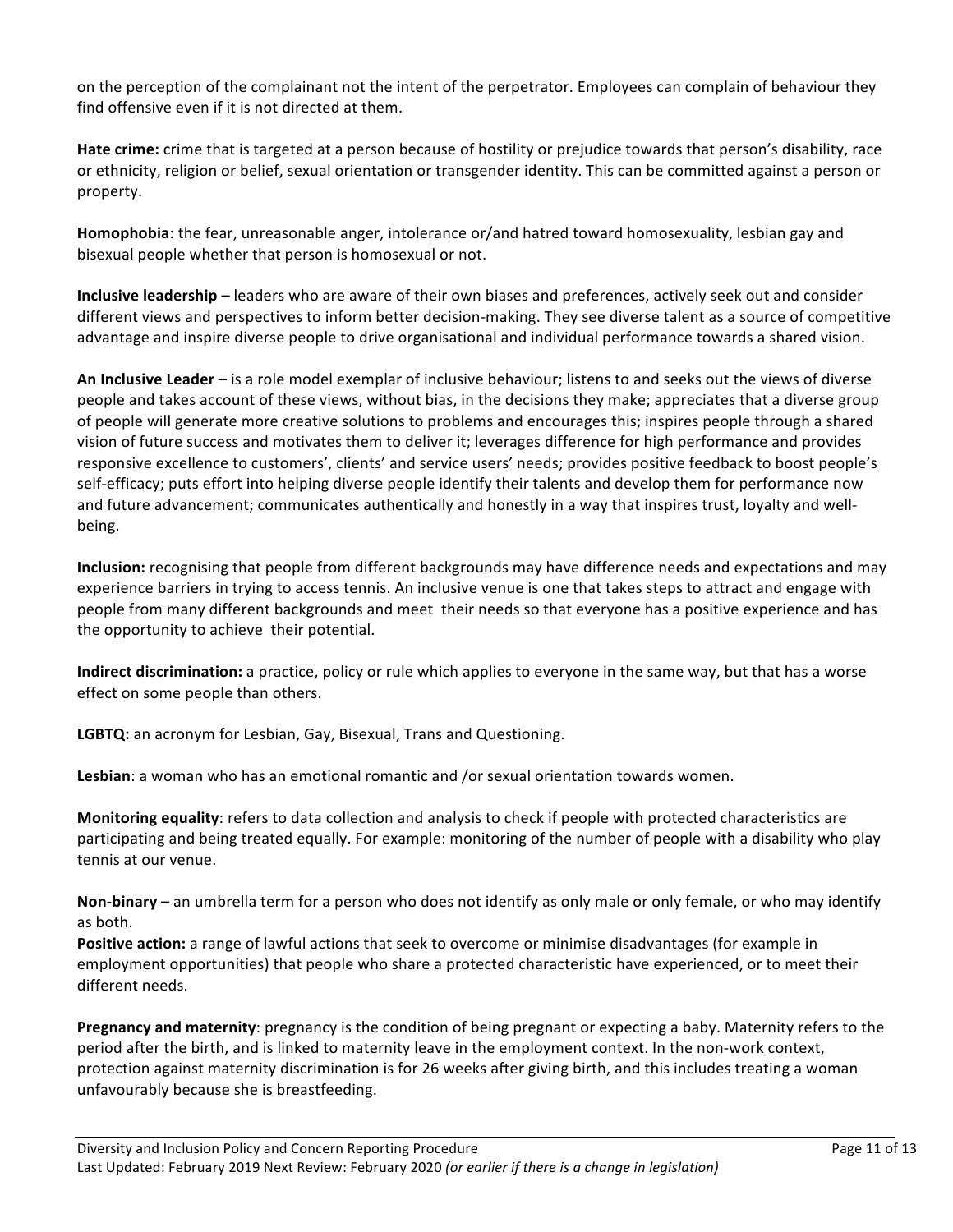**Questioning**: it refers to the process of exploring your own sexual orientation and/or gender identity.

Race: refers to the protected characteristic of race. It refers to a group of people defined by their race, colour, and nationality (including citizenship) ethnic or national origins.

**Radicalisation, extremism and terrorist behavior**: Radicalisation is the process by which a person comes to support terrorism and/or forms of extremism. Extremism is vocal or active opposition to fundamental British values, including democracy, the rule of law, individual liberty and mutual respect and tolerance of different faiths and beliefs. There is no single way to identify an individual who is likely to be susceptible to extremist ideology. The internet and the use of social media can be a major factor in the radicalisation of people.

**Reasonable adjustment**: What is considered reasonable will depend on all the circumstances of the case including the size of an organisation and its resources, what is practicable, the effectiveness of what is being proposed and the likely disruption that would be caused by taking the measure in question as well as the availability of financial assistance

**Religion or belief:** religion has the meaning usually given to it but belief includes religious and philosophical beliefs including lack of belief (e.g. atheism). Generally, a belief should affect your life choices or the way you live for it to be included in the definition.

**Sex:** refers to the biological makeup such as primary and secondary sexual characteristics, genes, and hormones. The legal sex is usually assigned at birth and has traditionally been understood as consisting of two mutually exclusive groups, namely men and women.

**Sexual orientation:** a person's emotional, romantic and/or sexual attraction to another person.

**Trans:** an umbrella term to describe people whose gender is not the same as, or does not sit comfortably with, the sex they were assigned at birth. Trans people may describe themselves using one or more of a wide variety of terms, including (but not limited to) transgender, cross dresser, non-binary, genderqueer (GQ).

**Transphobia**: the fear, unreasonable anger, dislike, intolerance or/and hatred toward trans people, whether that person has undergone gender reassignment or is perceived to have done that.

**Transsexual Person:** someone who has started the process of changing their gender identity is undergoing or has undergone gender reassignment.

**Unconscious bias or implicit bias:** this refers to a bias that we are unaware of, and which happens outside of our control. It is a bias that happens automatically and is triggered by our brain making quick judgments and assessments of people and situations, influenced by our background, cultural environment and personal experiences.

**Victimisation:** when someone is treated badly because they have made or supported a complaint or grievance.